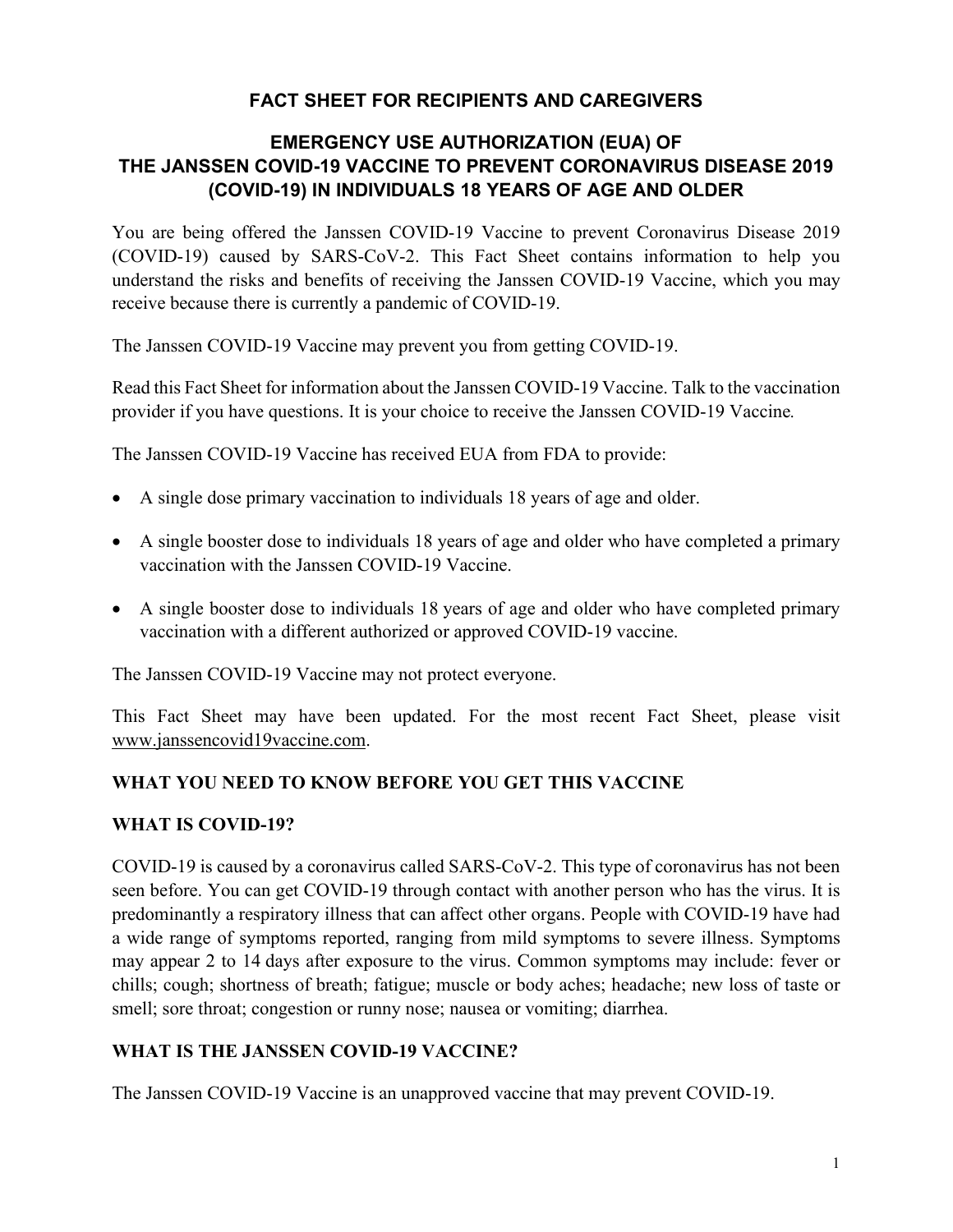The FDA has authorized the emergency use of the Janssen COVID-19 Vaccine to prevent COVID-19 in individuals 18 years of age and older under an Emergency Use Authorization (EUA).

For more information on EUA, see the "**What is an Emergency Use Authorization (EUA)?**" section at the end of this Fact Sheet.

# **WHAT SHOULD YOU MENTION TO YOUR VACCINATION PROVIDER BEFORE YOU GET THE JANSSEN COVID-19 VACCINE?**

Tell the vaccination provider about all of your medical conditions, including if you:

- have any allergies,
- have a fever,
- have a bleeding disorder or are on a blood thinner,
- are immunocompromised or are on a medicine that affects your immune system,
- are pregnant or plan to become pregnant,
- are breastfeeding,
- have received another COVID-19 vaccine,
- have ever fainted in association with an injection.

## **WHO SHOULD GET THE JANSSEN COVID-19 VACCINE?**

FDA has authorized the emergency use of the Janssen COVID-19 Vaccine in individuals 18 years of age and older.

## **WHO SHOULD NOT GET THE JANSSEN COVID-19 VACCINE?**

You should not get the Janssen COVID-19 Vaccine if you:

- had a severe allergic reaction after a previous dose of this vaccine.
- had a severe allergic reaction to any ingredient of this vaccine.
- had a blood clot along with a low level of platelets (blood cells that help your body stop bleeding) following Janssen COVID-19 Vaccine or following AstraZeneca's COVID-19 vaccine (not authorized or approved in the United States).

## **WHAT ARE THE INGREDIENTS IN THE JANSSEN COVID-19 VACCINE?**

The Janssen COVID-19 Vaccine includes the following ingredients: recombinant, replication-incompetent adenovirus type 26 expressing the SARS-CoV-2 spike protein, citric acid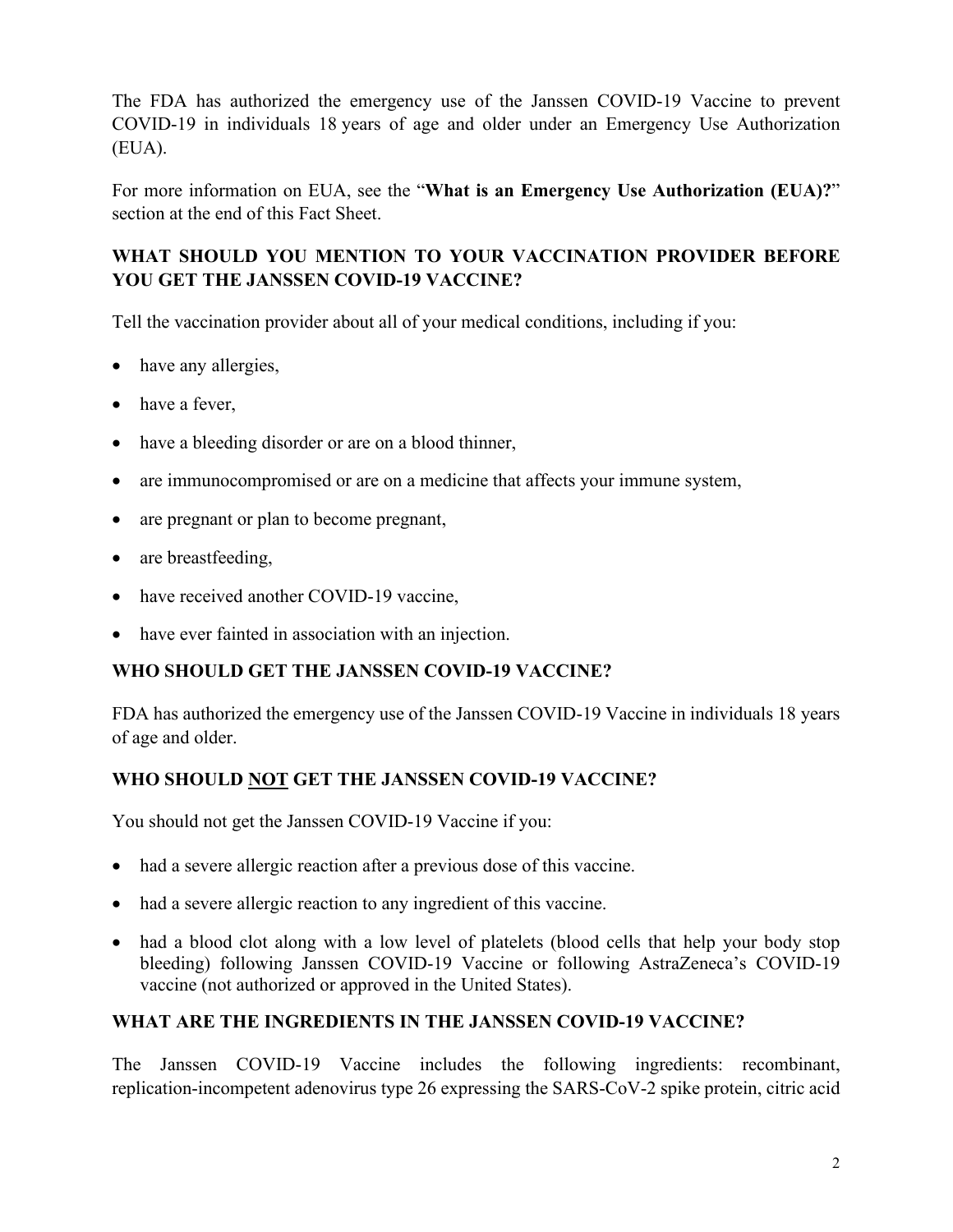monohydrate, trisodium citrate dihydrate, ethanol, 2-hydroxypropyl-β-cyclodextrin (HBCD), polysorbate-80, sodium chloride.

## **HOW IS THE JANSSEN COVID -19 VACCINE GIVEN?**

The Janssen COVID-19 Vaccine will be given to you as an injection into the muscle.

### Primary Vaccination

The Janssen COVID-19 Vaccine is administered as a **single dose**.

#### Booster Dose

- A single booster dose of the Janssen COVID-19 Vaccine may be administered at least two months after primary vaccination with the Janssen COVID-19 Vaccine.
- A single booster dose of the Janssen COVID-19 Vaccine may be administered to individuals 18 years of age and older who have completed primary vaccination with a different authorized or approved COVID-19 vaccine. Please check with your health care provider regarding timing of the booster dose.

## **HAS THE JANSSEN COVID-19 VACCINE BEEN USED BEFORE?**

The Janssen COVID-19 Vaccine is an unapproved vaccine. In clinical trials, more than 61,000 individuals 18 years of age and older have received the Janssen COVID-19 Vaccine. Millions of individuals have received the vaccine under EUA since February 27, 2021.

## **WHAT ARE THE BENEFITS OF THE JANSSEN COVID-19 VACCINE?**

The Janssen COVID-19 Vaccine has been shown to prevent COVID-19. The duration of protection against COVID-19 is currently unknown.

## **WHAT ARE THE RISKS OF THE JANSSEN COVID-19 VACCINE?**

Side effects that have been reported with the Janssen COVID-19 Vaccine include:

- Injection site reactions: pain, redness of the skin and swelling.
- General side effects: headache, feeling very tired, muscle aches, nausea, and fever.
- Swollen lymph nodes.
- Blood clots.
- Unusual feeling in the skin (such as tingling or a crawling feeling) (paresthesia), decreased feeling or sensitivity, especially in the skin (hypoesthesia).
- Persistent ringing in the ears (tinnitus).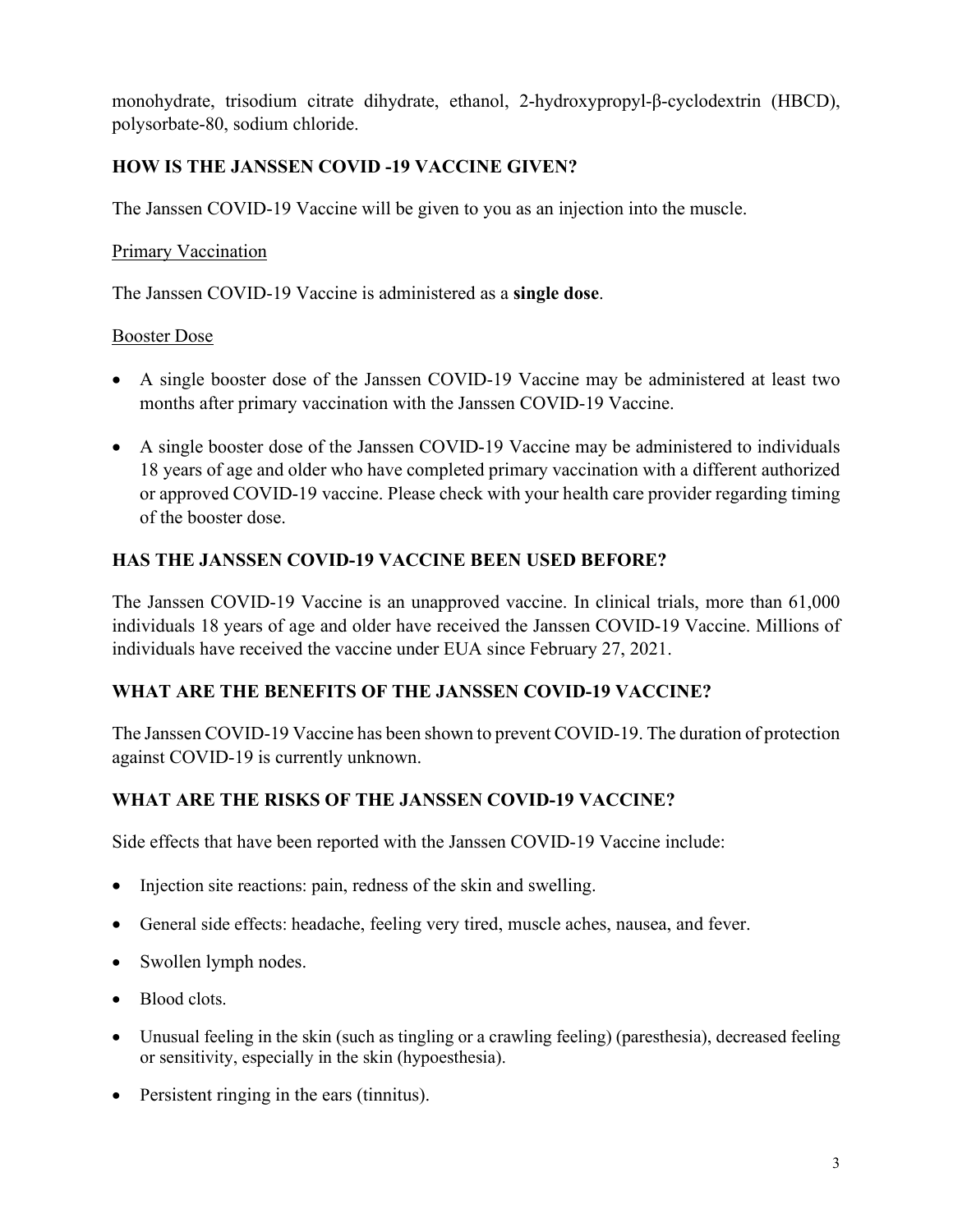### • Diarrhea, vomiting.

### Severe Allergic Reactions

There is a remote chance that the Janssen COVID-19 Vaccine could cause a severe allergic reaction. A severe allergic reaction would usually occur within a few minutes to one hour after getting a dose of the Janssen COVID-19 Vaccine. For this reason, your vaccination provider may ask you to stay at the place where you received your vaccine for monitoring after vaccination. Signs of a severe allergic reaction can include:

- Difficulty breathing,
- Swelling of your face and throat,
- A fast heartbeat,
- A bad rash all over your body,
- Dizziness and weakness.

### Blood Clots with Low Levels of Platelets

Blood clots involving blood vessels in the brain, lungs, abdomen, and legs along with low levels of platelets (blood cells that help your body stop bleeding), have occurred in some people who have received the Janssen COVID-19 Vaccine. In people who developed these blood clots and low levels of platelets, symptoms began approximately one to two weeks after vaccination. Blood clots with low levels of platelets following the Janssen COVID-19 Vaccine have been reported in males and females, across a wide age range of individuals 18 years and older; reporting has been highest in females ages 30 through 49 years (about 1 case for every 100,000 vaccine doses administered), and about 1 out of every 7 cases has been fatal. You should seek medical attention right away if you have any of the following symptoms after receiving the Janssen COVID-19 Vaccine:

- Shortness of breath,
- Chest pain,
- Leg swelling,
- Persistent abdominal pain,
- Severe or persistent headaches or blurred vision,
- Easy bruising or tiny blood spots under the skin beyond the site of the injection.

These may not be all the possible side effects of the Janssen COVID-19 Vaccine. Serious and unexpected effects may occur. The Janssen COVID-19 Vaccine is still being studied in clinical trials.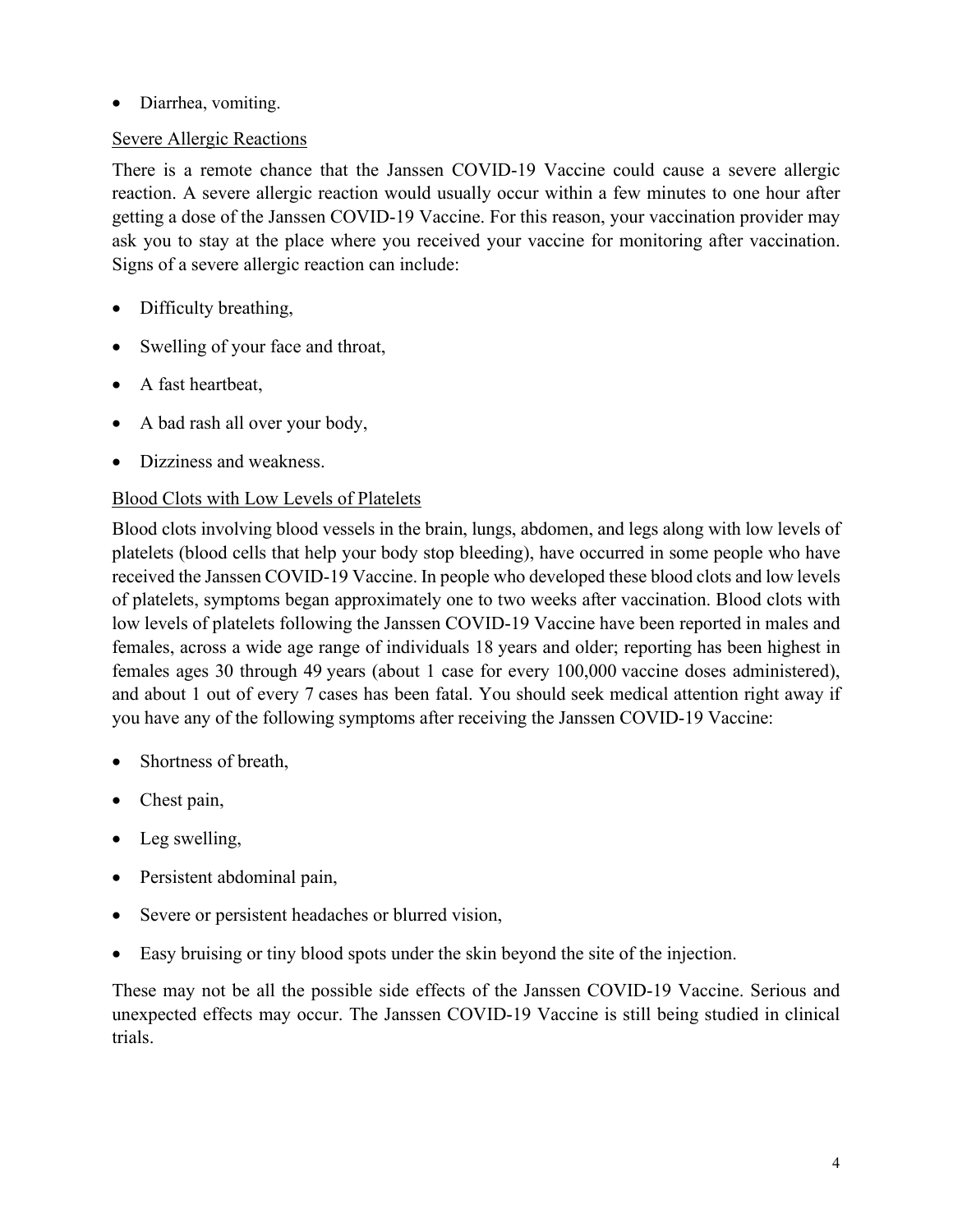#### Guillain Barré Syndrome

Guillain Barré syndrome (a neurological disorder in which the body's immune system damages nerve cells, causing muscle weakness and sometimes paralysis) has occurred in some people who have received the Janssen COVID-19 Vaccine. In most of these people, symptoms began within 42 days following receipt of the Janssen COVID-19 Vaccine. The chance of having this occur is very low. You should seek medical attention right away if you develop any of the following symptoms after receiving the Janssen COVID-19 Vaccine:

- Weakness or tingling sensations, especially in the legs or arms, that's worsening and spreading to other parts of the body.
- Difficulty walking.
- Difficulty with facial movements, including speaking, chewing, or swallowing.
- Double vision or inability to move eyes.
- Difficulty with bladder control or bowel function.

## **WHAT SHOULD I DO ABOUT SIDE EFFECTS?**

If you experience a severe allergic reaction, call 9-1-1, or go to the nearest hospital.

Call the vaccination provider or your healthcare provider if you have any side effects that bother you or do not go away.

Report vaccine side effects to **FDA/CDC Vaccine Adverse Event Reporting System (VAERS)**. The VAERS toll-free number is 1-800-822-7967 or report online to https://vaers.hhs.gov/reportevent.html. Please include "Janssen COVID-19 Vaccine EUA" in the first line of box #18 of the report form.

In addition, you can report side effects to Janssen Biotech, Inc. at the contact information provided below.

| e-mail                          | Fax number   | <b>Telephone numbers</b>     |
|---------------------------------|--------------|------------------------------|
| $J$ NJvaccine $AE$ @its.jnj.com | 215-293-9955 | US Toll Free: 1-800-565-4008 |
|                                 |              | US Toll: (908) 455-9922      |

You may also be given an option to enroll in **v-safe**. **V-safe** is a new voluntary smartphone-based tool that uses text messaging and web surveys to check in with people who have been vaccinated to identify potential side effects after COVID-19 vaccination. **V-safe** asks questions that help CDC monitor the safety of COVID-19 vaccines. **V-safe** also provides live telephone follow-up by CDC if participants report a significant health impact following COVID-19 vaccination. For more information on how to sign up, visit: www.cdc.gov/vsafe.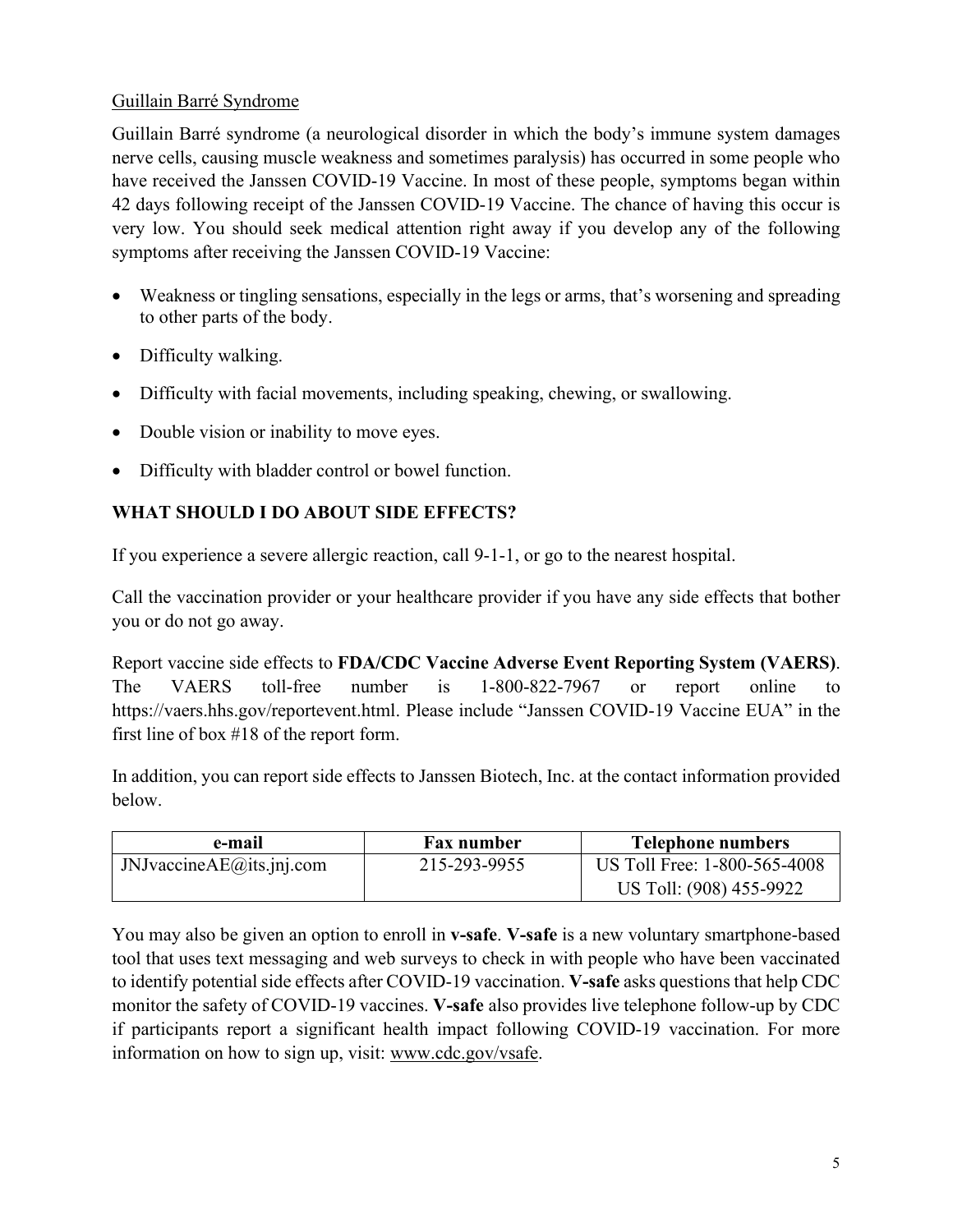### **WHAT IF I DECIDE NOT TO GET THE JANSSEN COVID-19 VACCINE?**

It is your choice to receive or not receive the Janssen COVID-19 Vaccine. Should you decide not to receive it, it will not change your standard medical care.

# **ARE OTHER CHOICES AVAILABLE FOR PREVENTING COVID-19 BESIDES JANSSEN COVID-19 VACCINE?**

Another choice for preventing COVID-19 is Comirnaty, an FDA-approved COVID-19 vaccine. Other vaccines to prevent COVID-19 may be available under Emergency Use Authorization.

## **CAN I RECEIVE THE JANSSEN COVID-19 VACCINE AT THE SAME TIME AS OTHER VACCINES?**

Data have not yet been submitted to FDA on administration of the Janssen COVID-19 Vaccine at the same time as other vaccines. If you are considering receiving the Janssen COVID-19 Vaccine with other vaccines, discuss your options with your healthcare provider.

### **WHAT IF I AM PREGNANT OR BREASTFEEDING?**

If you are pregnant or breastfeeding, discuss your options with your healthcare provider.

### **WILL THE JANSSEN COVID-19 VACCINE GIVE ME COVID-19?**

No. The Janssen COVID-19 Vaccine does not contain SARS-CoV-2 and cannot give you COVID-19.

## **KEEP YOUR VACCINATION CARD**

When you receive the Janssen COVID-19 Vaccine, you will get a vaccination card to document the name of the vaccine and date of when you received the vaccine.

#### **ADDITIONAL INFORMATION**

If you have questions or to access the most recent Janssen COVID-19 Vaccine Fact Sheets, scan the QR code using your device, visit the website or call the telephone numbers provided below.

| QR Code | <b>Fact Sheets Website</b>     | <b>Telephone numbers</b>                                |
|---------|--------------------------------|---------------------------------------------------------|
|         | www.janssencovid19vaccine.com. | US Toll Free: 1-800-565-4008<br>US Toll: (908) 455-9922 |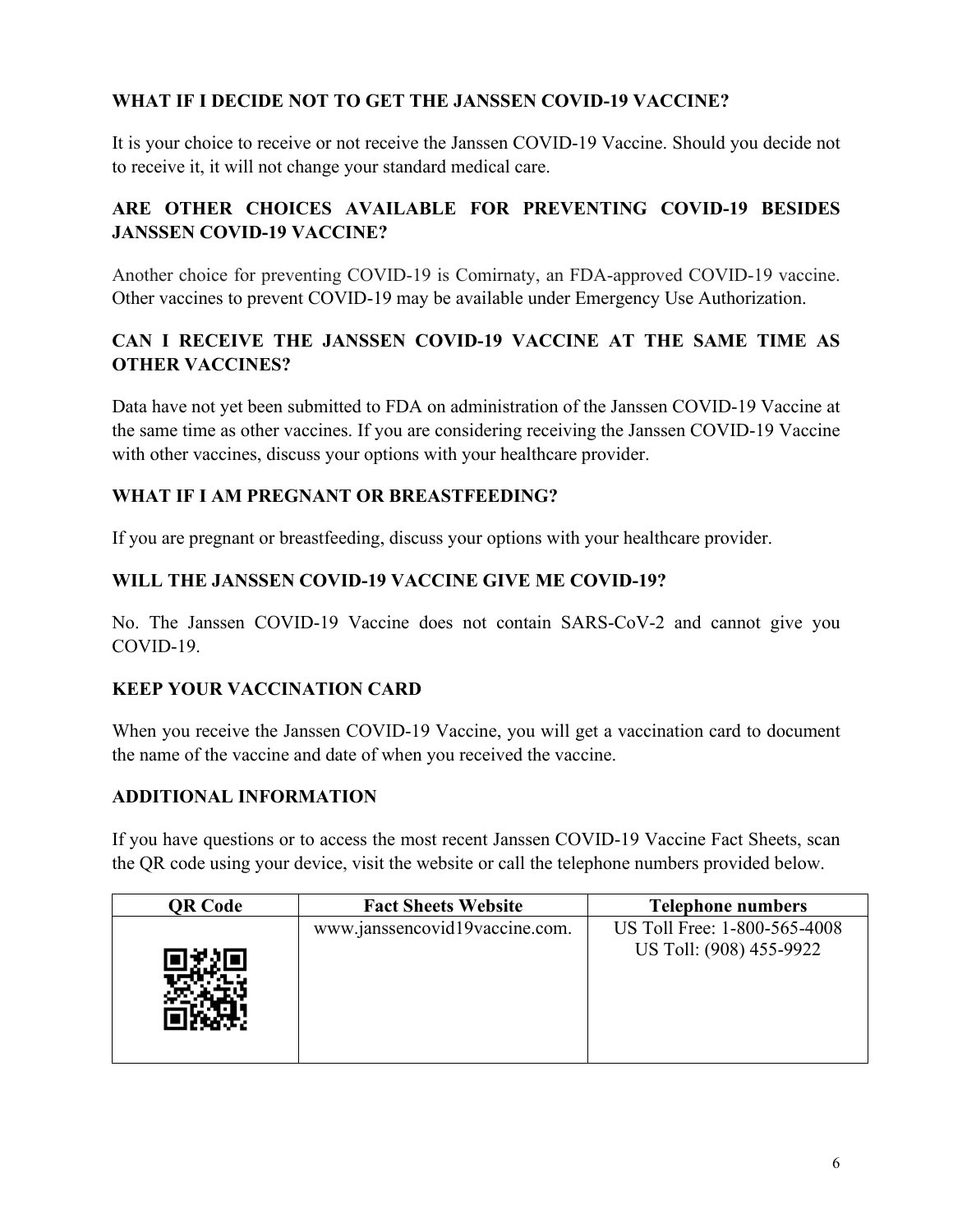### **HOW CAN I LEARN MORE?**

- Ask the vaccination provider.
- Visit CDC at https://www.cdc.gov/coronavirus/2019-ncov/index.html.
- Visit FDA at https://www.fda.gov/emergency-preparedness-and-response/mcm-legalregulatory-and-policy-framework/emergency-use-authorization*.*

Contact your local or state public health department.

#### **WHERE WILL MY VACCINATION INFORMATION BE RECORDED?**

The vaccination provider may include your vaccination information in your state/local jurisdiction's Immunization Information System (IIS) or other designated system. For more information about IISs visit: https://www.cdc.gov/vaccines/programs/iis/about.html.

### **CAN I BE CHARGED AN ADMINISTRATION FEE FOR RECEIPT OF THE COVID-19 VACCINE?**

No. At this time, the provider cannot charge you for a vaccine dose and you cannot be charged an out-of-pocket vaccine administration fee or any other fee if only receiving a COVID-19 vaccination. However, vaccination providers may seek appropriate reimbursement from a program or plan that covers COVID-19 vaccine administration fees for the vaccine recipient (private insurance, Medicare, Medicaid, HRSA COVID-19 Uninsured Program for non-insured recipients).

#### **WHERE CAN I REPORT CASES OF SUSPECTED FRAUD?**

Individuals becoming aware of any potential violations of the CDC COVID-19 Vaccination Program requirements are encouraged to report them to the Office of the Inspector General, U.S. Department of Health and Human Services, at 1-800-HHS-TIPS or TIPS.HHS.GOV.

#### **WHAT IS THE COUNTERMEASURE INJURY COMPENSATION PROGRAM?**

The Countermeasures Injury Compensation Program (CICP) is a federal program that may help pay for costs of medical care and other specific expenses for certain people who have been seriously injured by certain medicines or vaccines, including this vaccine. Generally, a claim must be submitted to the CICP within one (1) year from the date of receiving the vaccine. To learn more about this program, visit www.hrsa.gov/cicp or call 1-855-266-2427.

#### **WHAT IS AN EMERGENCY USE AUTHORIZATION (EUA)?**

The United States FDA has made the Janssen COVID-19 Vaccine available under an emergency access mechanism called an EUA. The EUA is supported by a Secretary of Health and Human Services (HHS) declaration that circumstances exist to justify the emergency use of drugs and biological products during the COVID-19 pandemic.